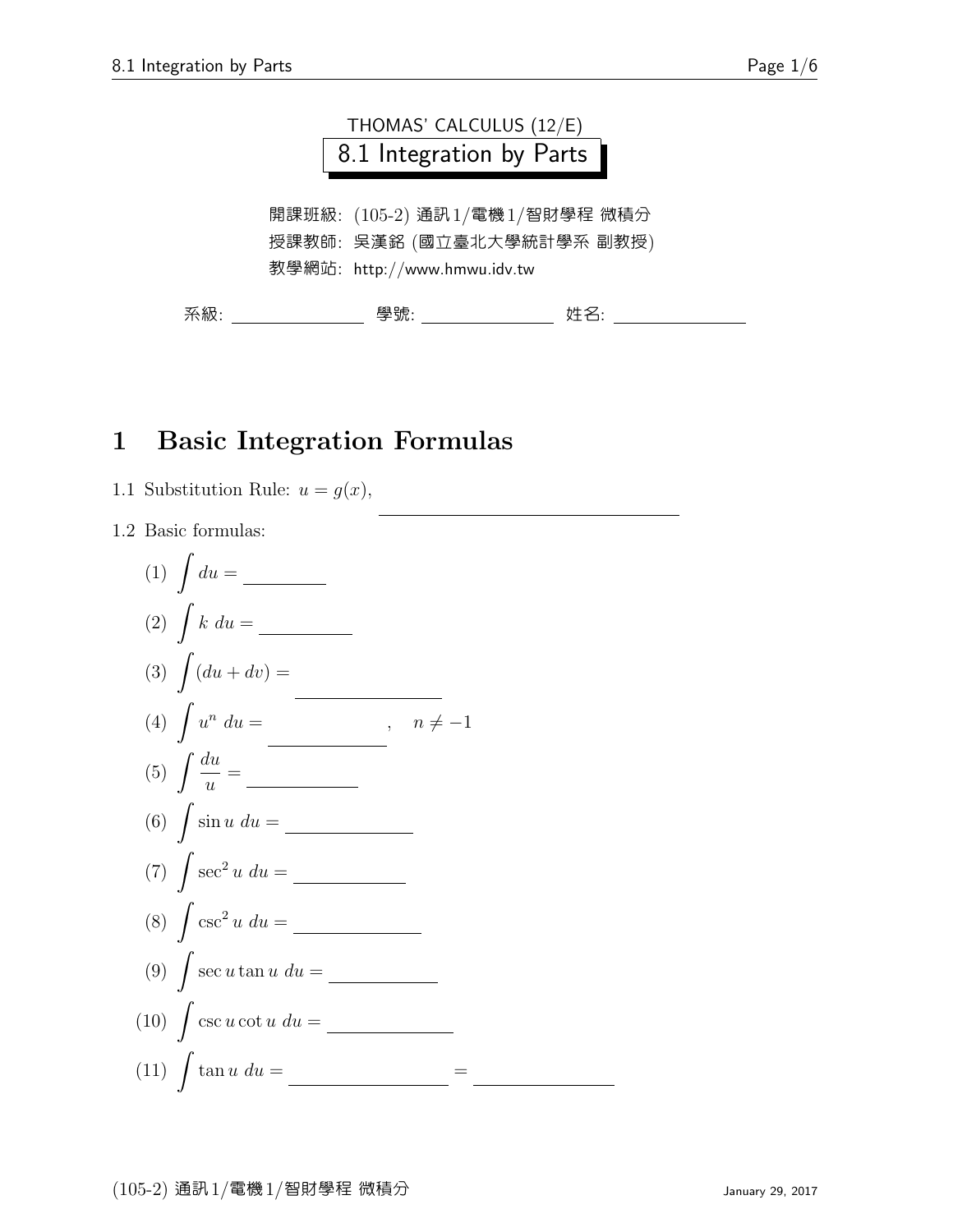(12) 
$$
\int \cot u \, du =
$$
 \_\_\_\_\_\_  
\n(13)  $\int e^u \, du =$  \_\_\_\_\_\_  
\n(14)  $\int a^u \, du =$  \_\_\_\_\_\_  
\n(15)  $\int \frac{du}{\sqrt{a^2 - u^2}} =$  \_\_\_\_\_\_  
\n(16)  $\int \frac{du}{a^2 + u^2} =$  \_\_\_\_\_\_  
\n(17)  $\int \frac{du}{u\sqrt{u^2 - a^2}} =$  \_\_\_\_\_\_  
\n(17)  $\int \frac{du}{u\sqrt{u^2 - a^2}} =$  \_\_\_\_\_\_  
\n20.

### 2 Product Rule in Integral Form

- 2.1 Integration by parts: if f and g are differentiable functions of  $x$ ,
	- (a) The Product Rule:  $\frac{d}{dt}$  $\frac{d}{dx}[f(x)g(x)] =$
	- (b) In term of indefinite integrals:

$$
\int \frac{d}{dx} [f(x)g(x)] dx =
$$

- (c) Integration by parts:
- 2.2 Let  $u = f(x)$  and  $v = g(x)$ , then  $du = f'(x) dx$  and  $dv = g'(x) dx$ . Using substitution rule, the integration by parts formula becomes  $\mathcal{L}^{\mathcal{L}}$  due to .

2.3 Note:

- (a) The goal of integration by parts is to go from an integral that we don't see how to evaluate to an integral that we can evaluate.
- (b) The integration by parts does not always work.
- 2.4 Integration by Parts Formula for Definite Integrals

$$
\int_{a}^{b} f(x)g'(x) \ dx =
$$

 $(x)$  dx .

 $\mathcal{L}(\mathcal{L}(\mathcal{L}(\mathcal{L}(\mathcal{L}(\mathcal{L}(\mathcal{L}(\mathcal{L}(\mathcal{L}(\mathcal{L}(\mathcal{L}(\mathcal{L}(\mathcal{L}(\mathcal{L}(\mathcal{L}(\mathcal{L}(\mathcal{L}(\mathcal{L}(\mathcal{L}(\mathcal{L}(\mathcal{L}(\mathcal{L}(\mathcal{L}(\mathcal{L}(\mathcal{L}(\mathcal{L}(\mathcal{L}(\mathcal{L}(\mathcal{L}(\mathcal{L}(\mathcal{L}(\mathcal{L}(\mathcal{L}(\mathcal{L}(\mathcal{L}(\mathcal{L}(\mathcal{$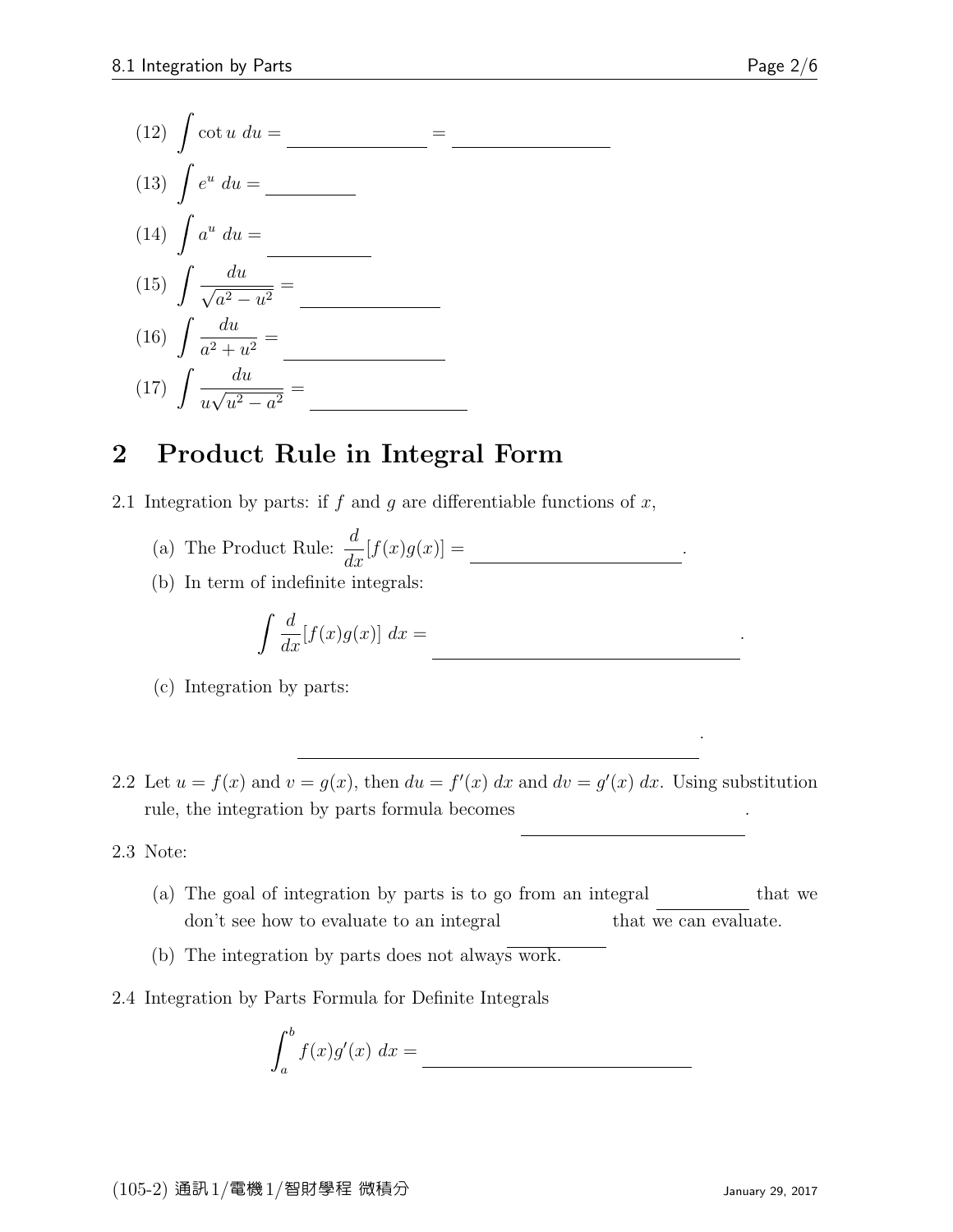

 Ex. 3 . . . . . . . . . . . . . . . . . . . . . . . . . . . . . . . . . . . . . . . . . . . . . . . . . . . . (example3, p437) Find  $\int x^2 e^x dx$ 

sol:

Ex. 4 . . . . . . . . . . . . . . . . . . . . . . . . . . . . . . . . . . . . . . . . . . . . . . . . . . . . (example4, p438)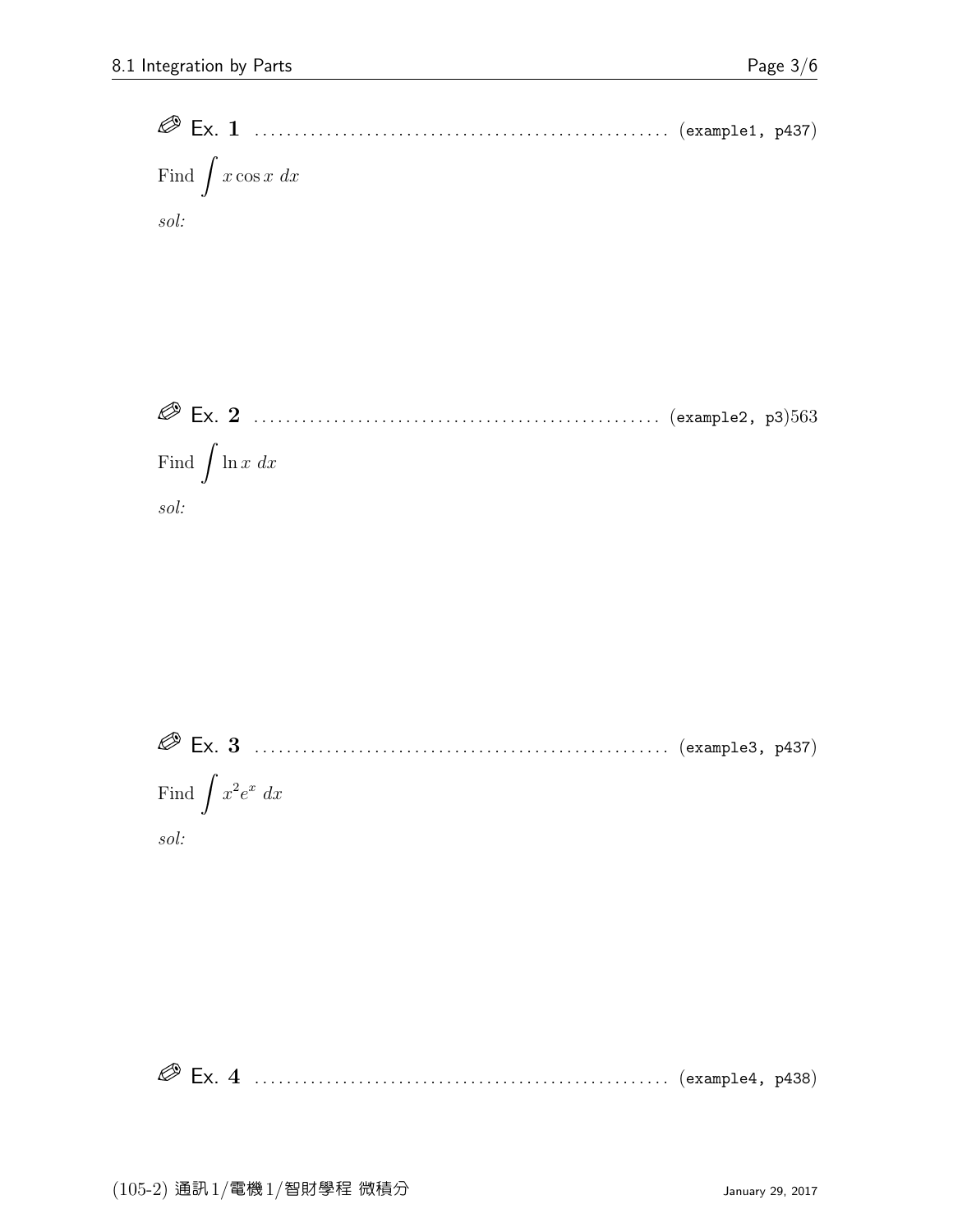Find 
$$
\int e^x \cos x \ dx
$$

sol:

# 3 Tabular Integration

 Ex. 5 . . . . . . . . . . . . . . . . . . . . . . . . . . . . . . . . . . . . . . . . . . . . . . . . . . . . (example7, p440) Evaluate  $\int x^2 e^x dx$ . sol: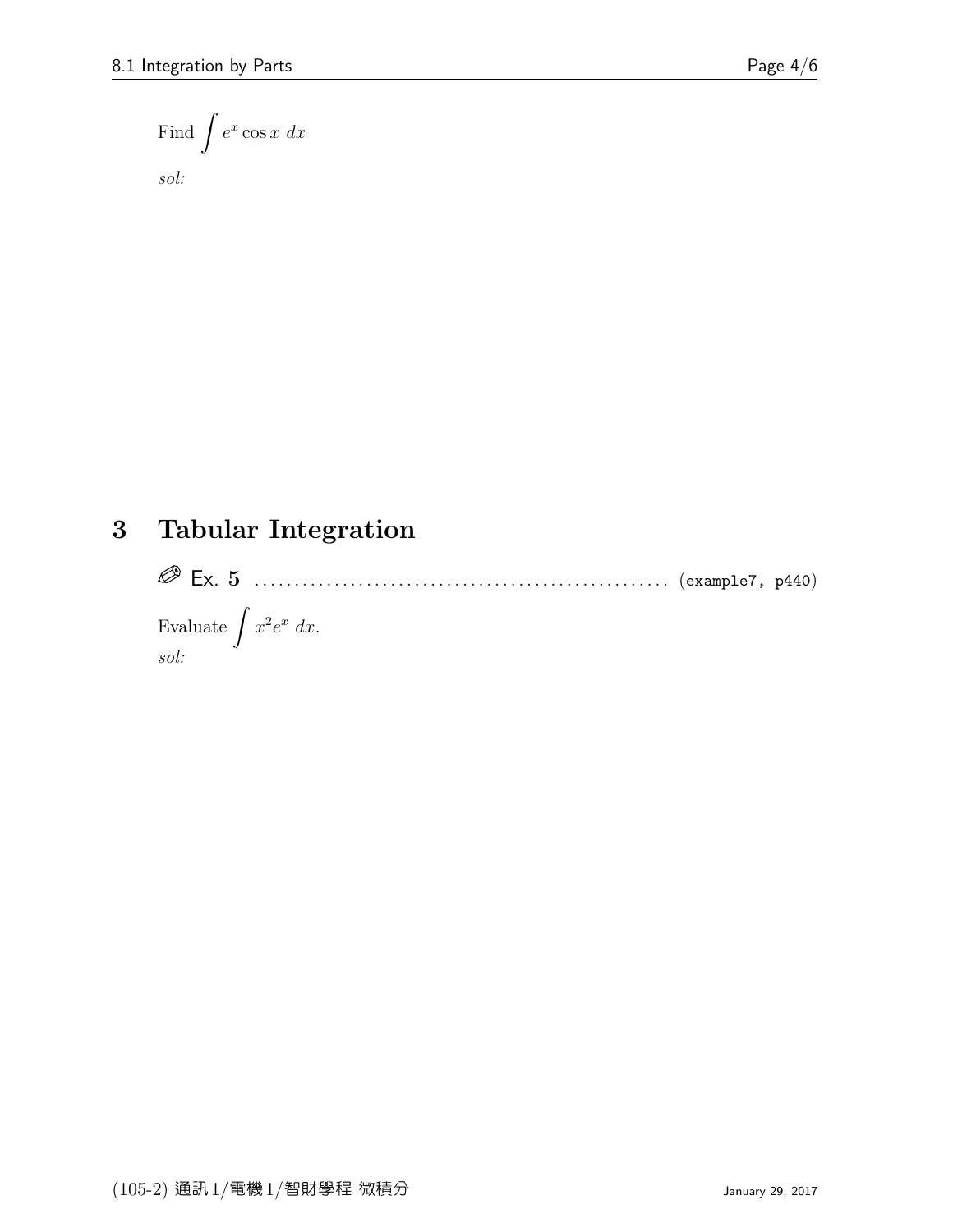Ex. 6 . . . . . . . . . . . . . . . . . . . . . . . . . . . . . . . . . . . . . . . . . . . . . . . . . . . . (example8, p441) Evaluate  $\int x^3 \sin x \ dx$ sol: